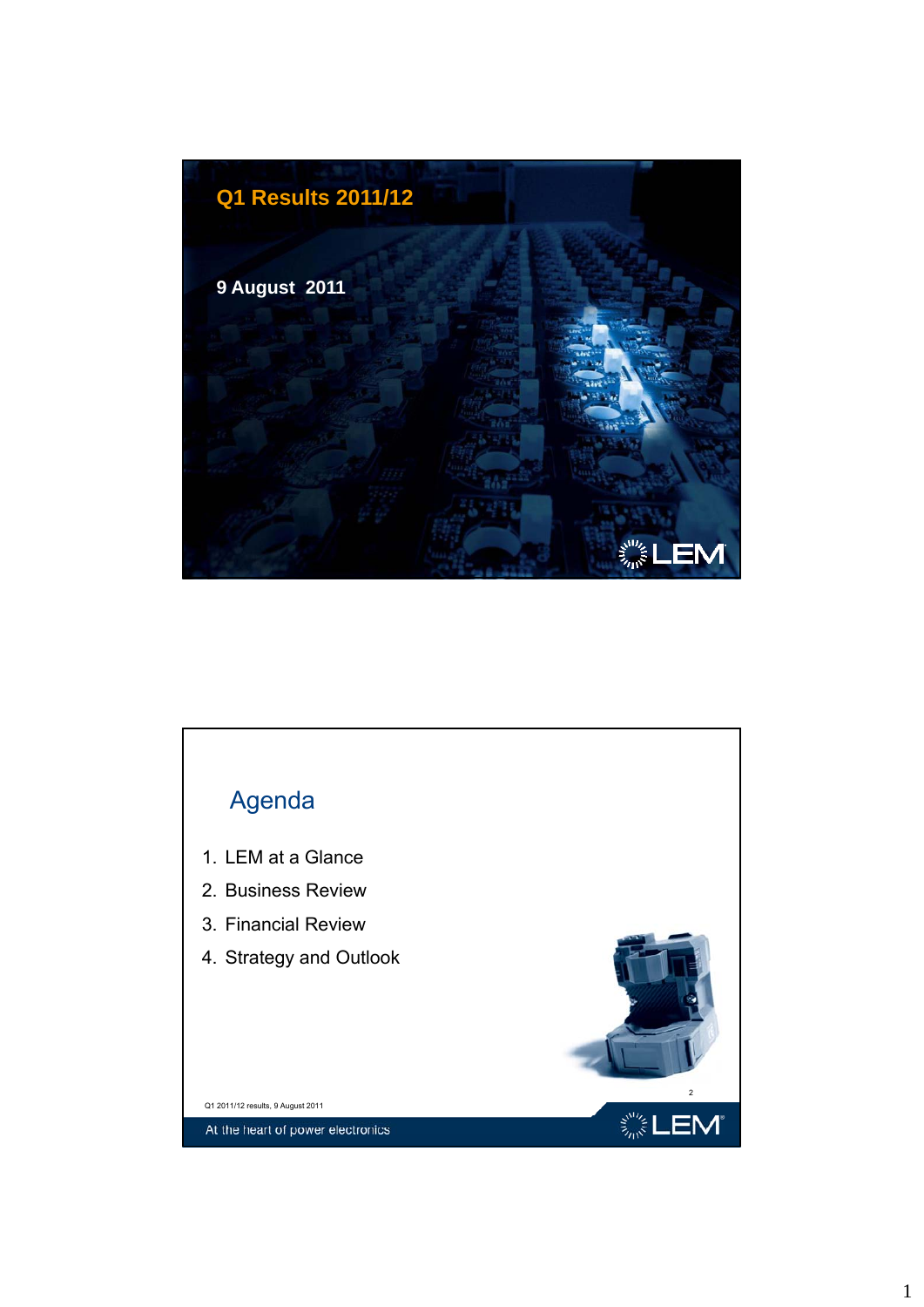

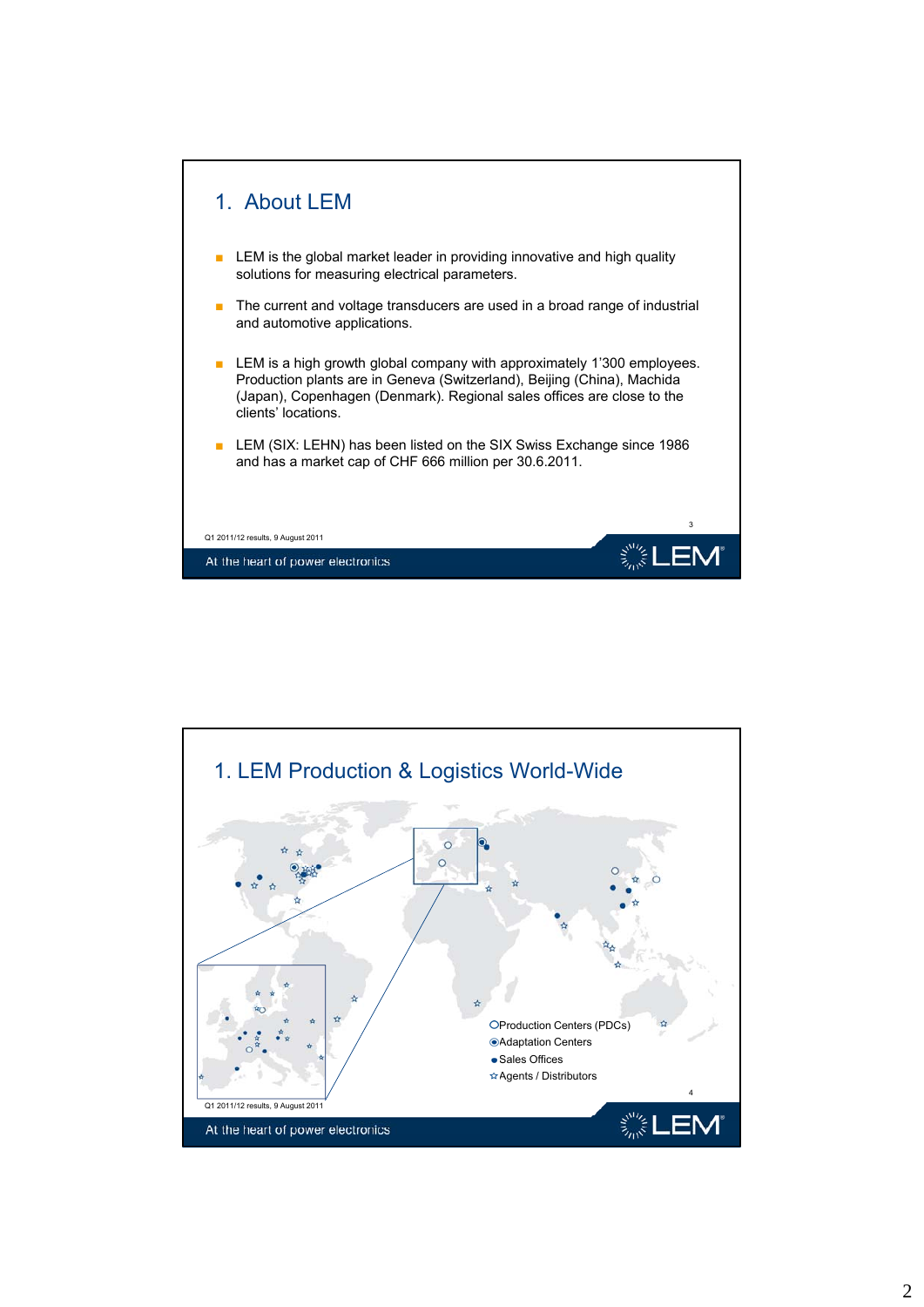

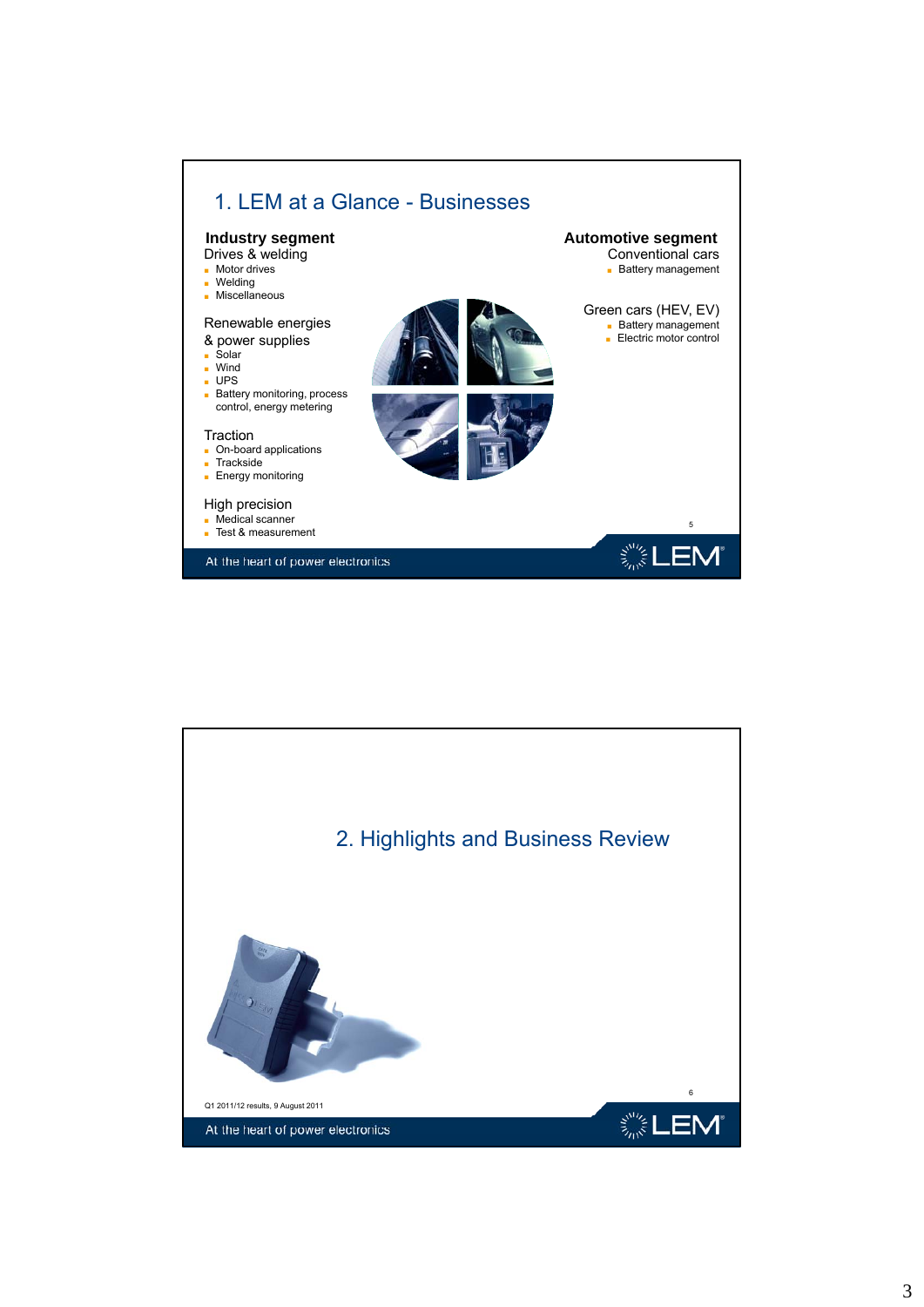| in CHF millions         | Q1 2011/12                       | Q1 to Q1 2010/11 | Q1 to Q4 2010/11 |  |
|-------------------------|----------------------------------|------------------|------------------|--|
| Orders                  | 49.6                             | $-47.1%$         | $-28.0%$         |  |
| Sales                   | 67.7                             | $1.3\%$          | $-12.6\%$        |  |
| <b>Operational EBIT</b> | 11.6                             | $-15.5\%$        | -19.6%           |  |
| Net earnings            | 7.2                              | $-12.2%$         | -41.5%           |  |
| ٠                       | Significant decrease of bookings |                  |                  |  |

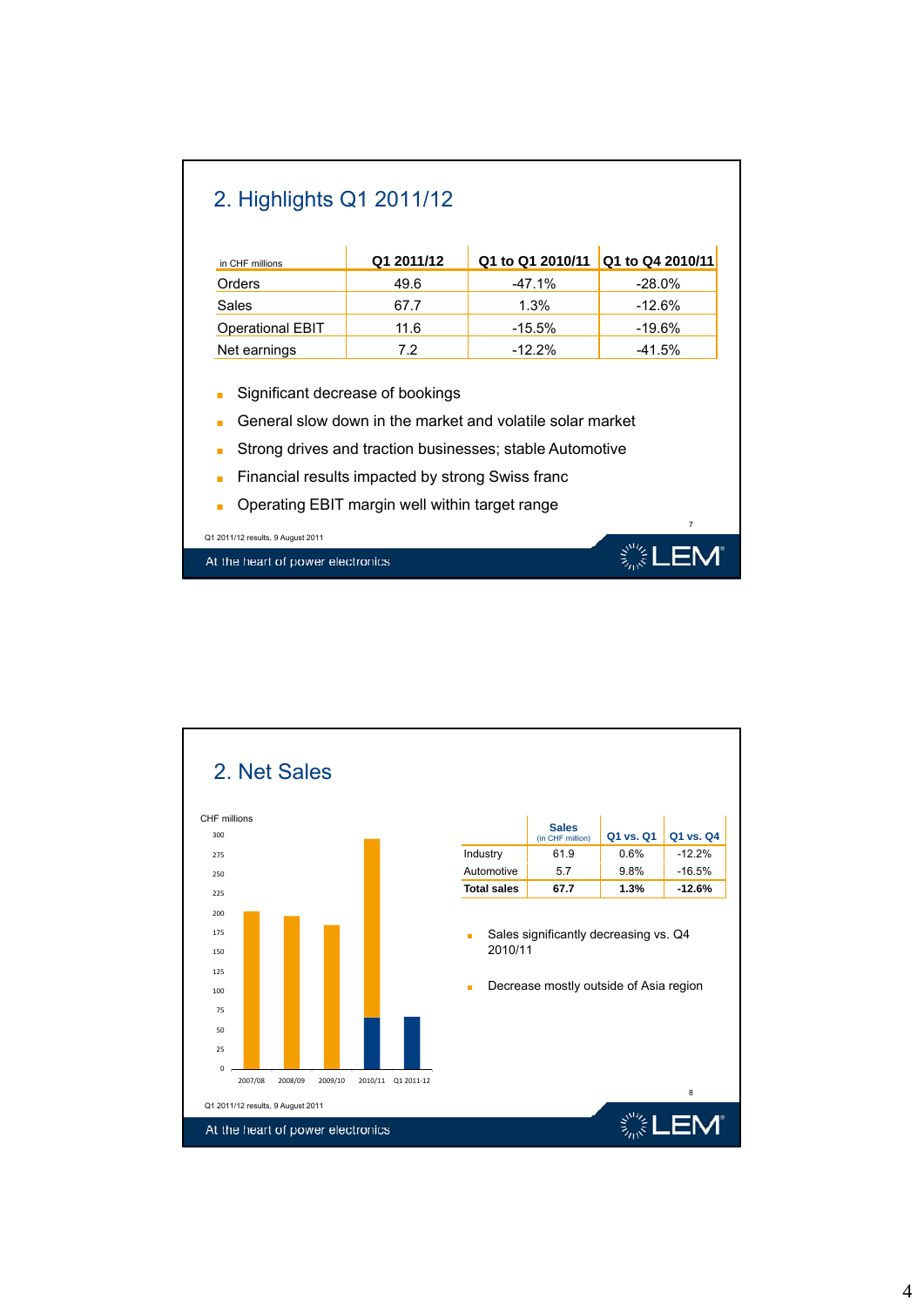

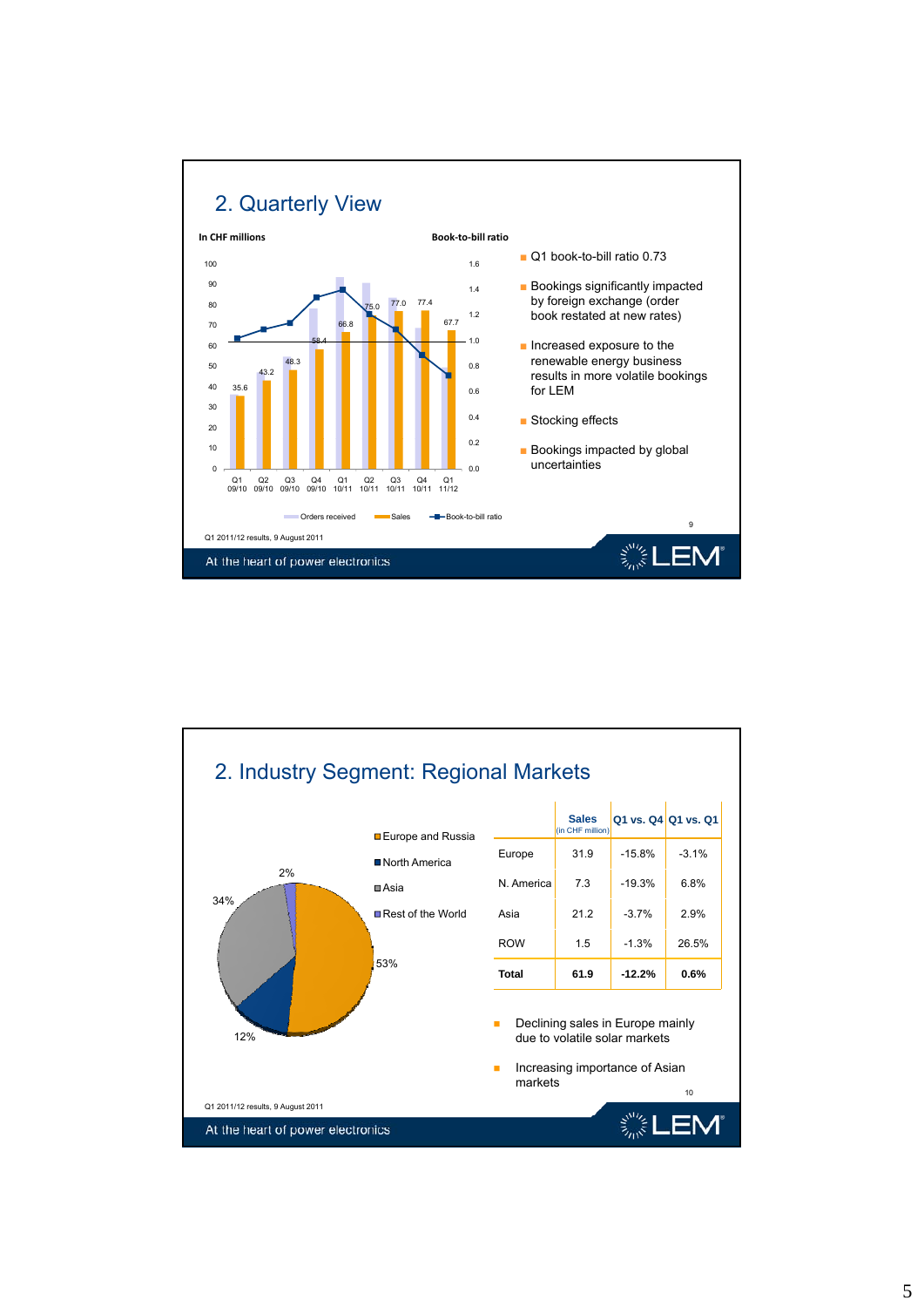



## 6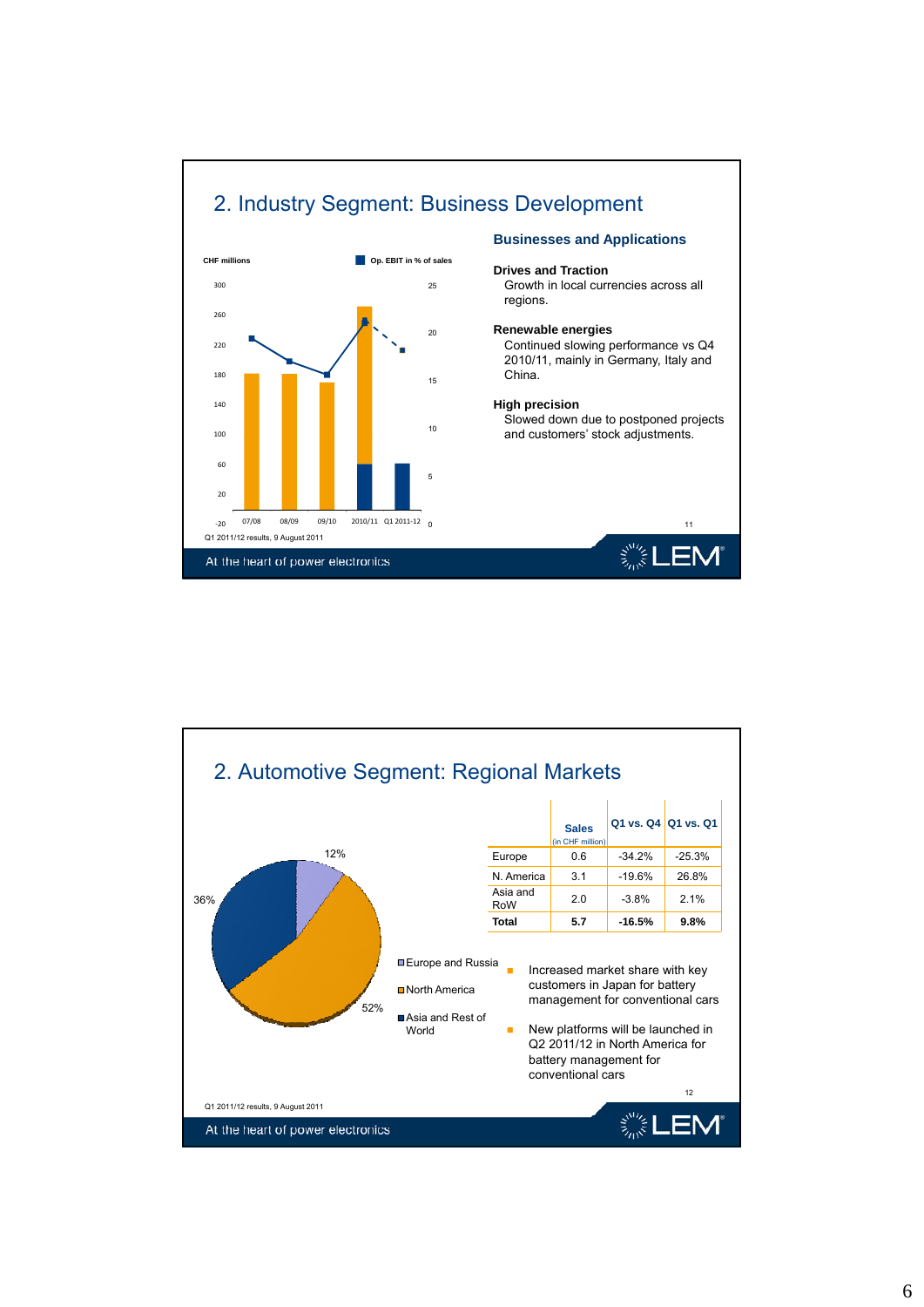

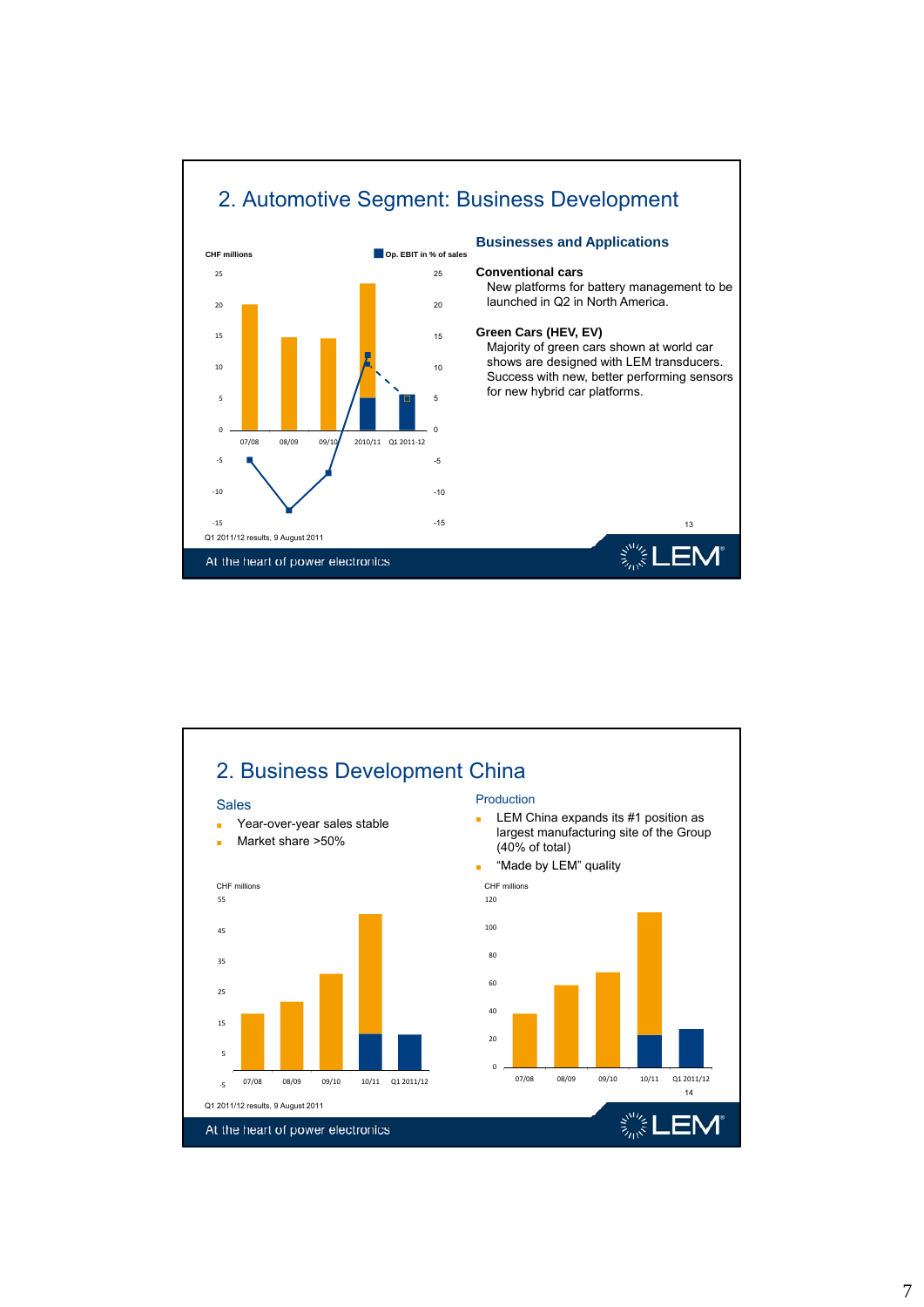

| 3. Income Statement                                                    |                           |            |                           |            |                           |
|------------------------------------------------------------------------|---------------------------|------------|---------------------------|------------|---------------------------|
| In CHF thousands                                                       | Q <sub>1</sub><br>2010/11 | Var.       | Q <sub>4</sub><br>2010/11 | Var.       | Q <sub>1</sub><br>2011/12 |
|                                                                        |                           |            |                           |            |                           |
| <b>Sales</b>                                                           | 66'786                    | $+1.3%$    | 77'379                    | $-12.6%$   | 67'659                    |
| Gross margin %                                                         | 43.6%                     | $-1.2$ ppt | 40.9%                     | $+1.5$ ppt | 42.4%                     |
| Operating costs                                                        | (15'413)                  | $+11.0%$   | (17'752)                  | $-3.7%$    | (17'101)                  |
| <b>Operational EBIT</b>                                                | 13'735                    | $-15.5%$   | 13'912                    | $-16.6%$   | 11'600                    |
| Additional SOP income/costs                                            | (388)                     |            | (468)                     |            | (121)                     |
| <b>EBIT</b>                                                            | 13'347                    | $-14.0%$   | 13'444                    | $-14.6%$   | 11'479                    |
| Net financial expense                                                  | (1'668)                   |            | 162                       |            | (2'339)                   |
| Income taxes                                                           | (3'469)                   |            | (1'281)                   |            | (1'928)                   |
| <b>Net profit</b>                                                      | 8'210                     | $-12.2%$   | 12'325                    | $-41.5%$   | 7'212                     |
|                                                                        |                           |            |                           |            | 16                        |
| Q1 2011/12 results, 9 August 2011<br>At the heart of power electronics |                           |            |                           |            |                           |

## 8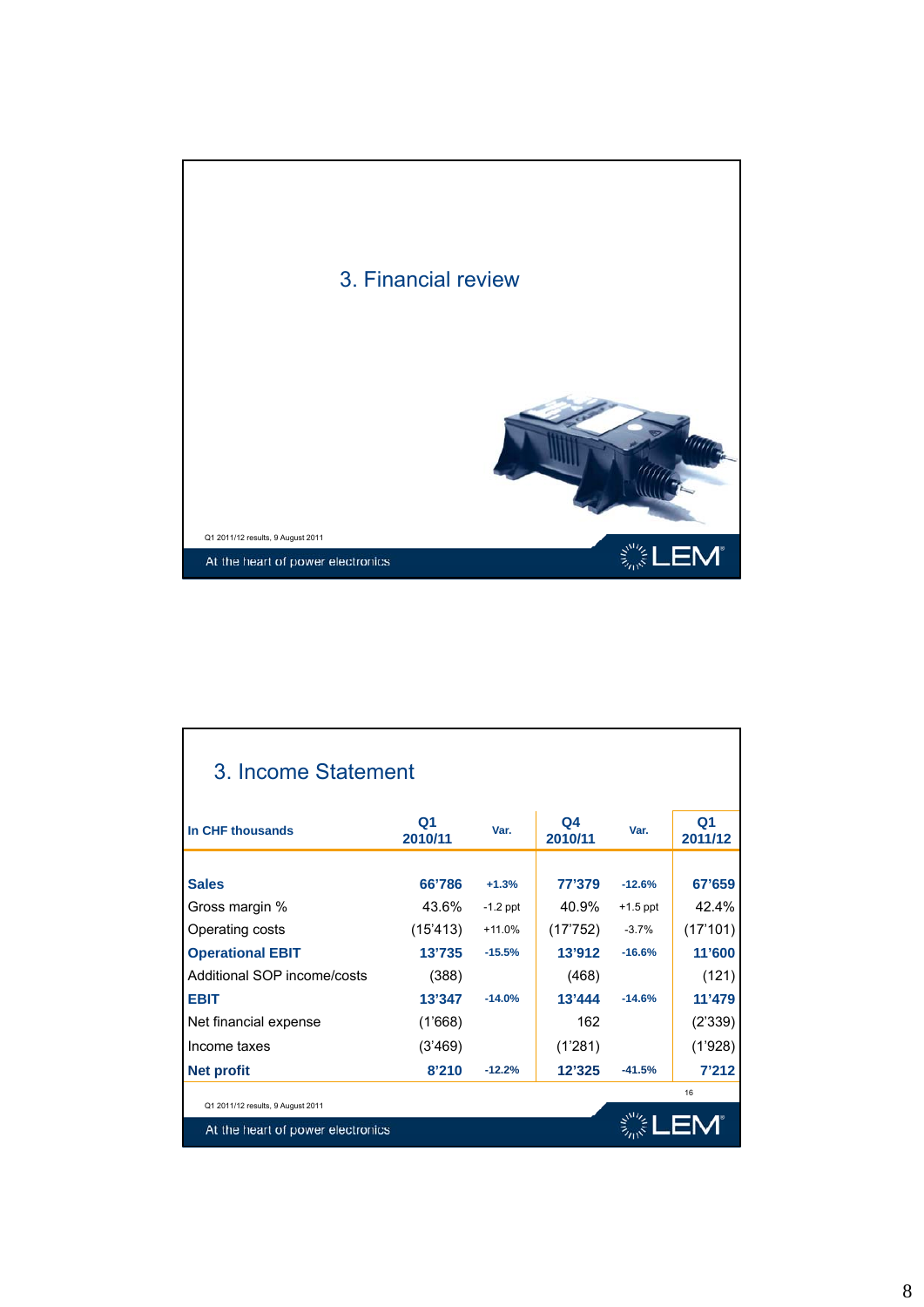

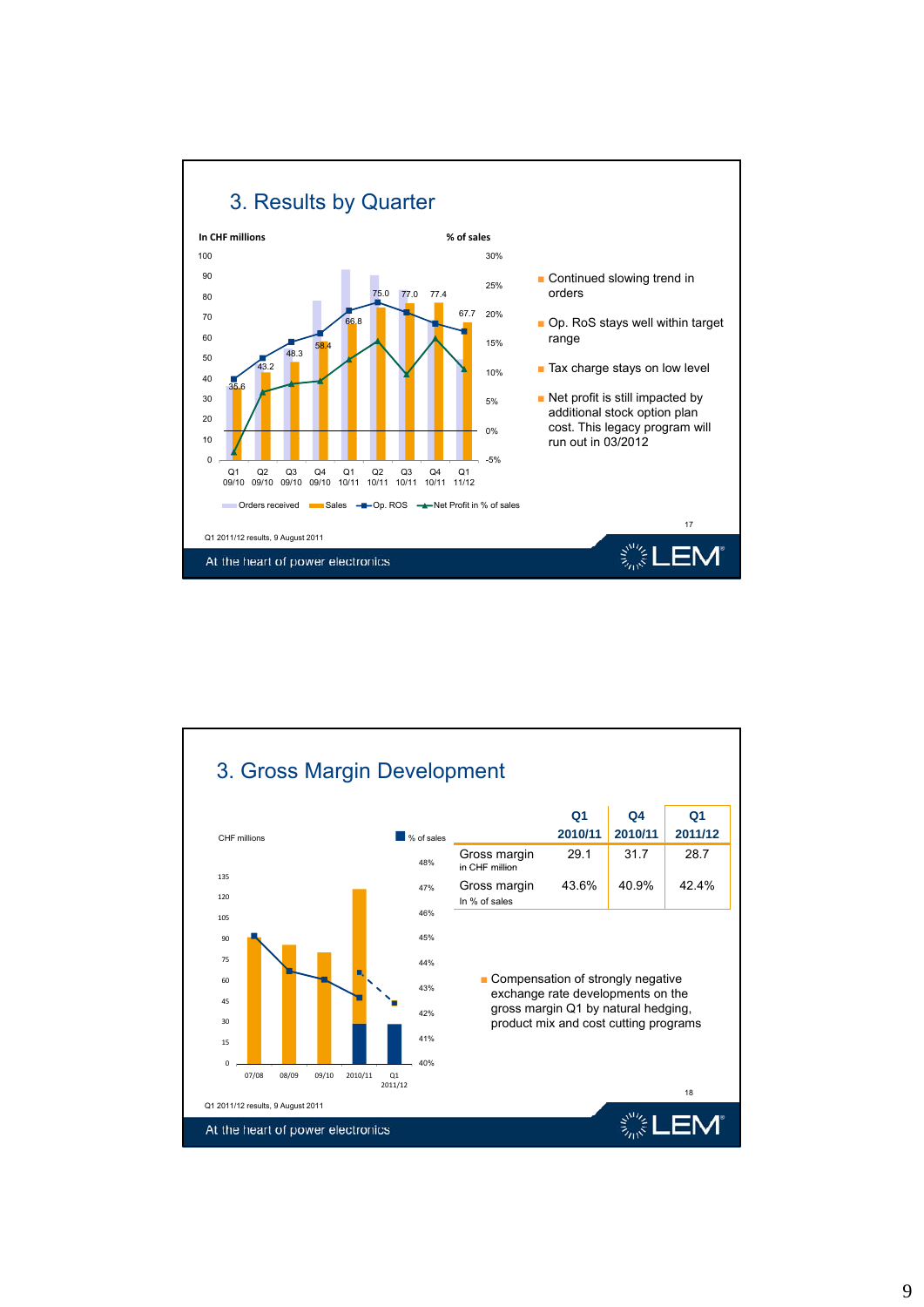

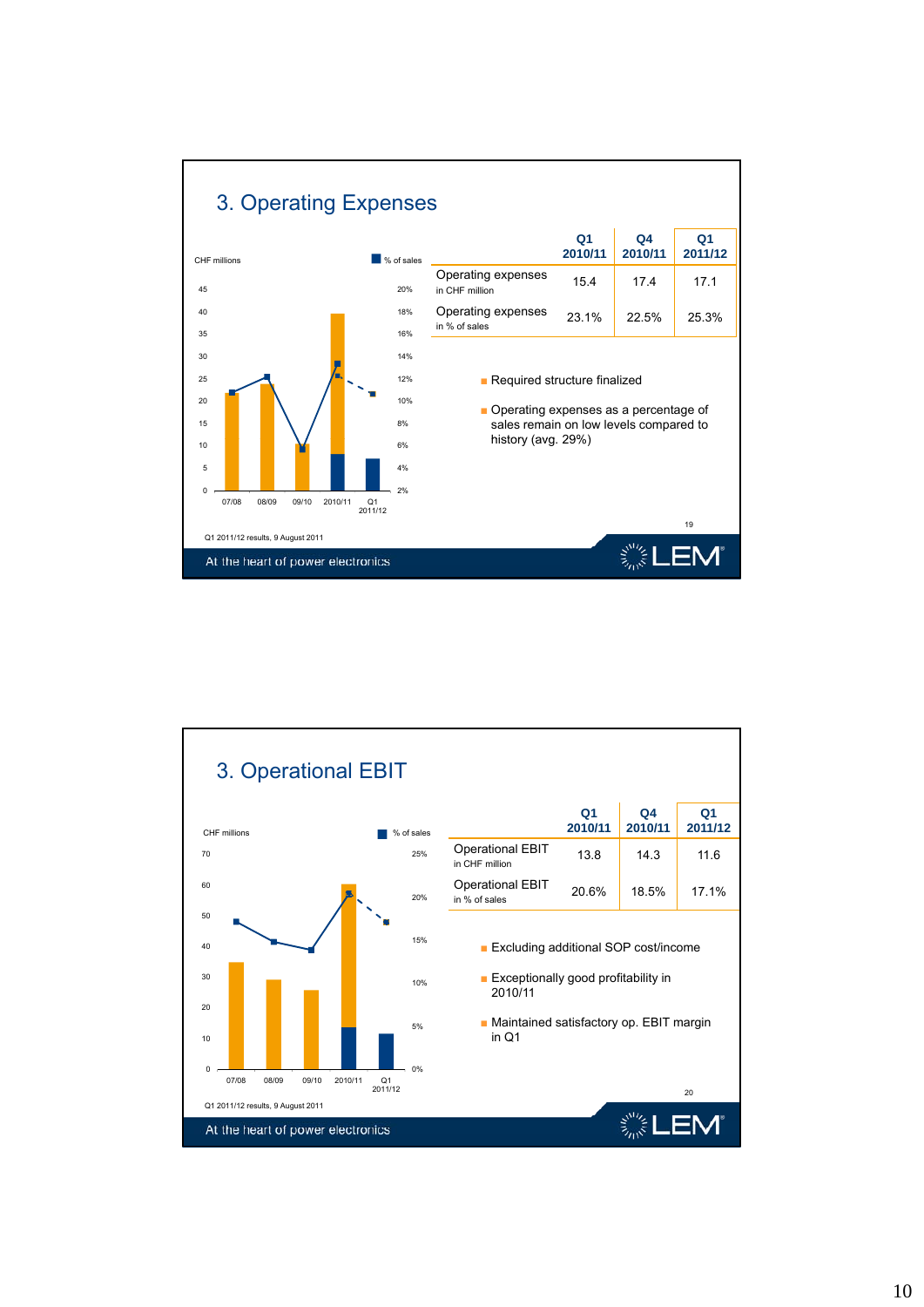| 3. Financial Expense                                                                                                                                                                                                                                                                                                                                                                     |                           |                           |               |  |  |  |
|------------------------------------------------------------------------------------------------------------------------------------------------------------------------------------------------------------------------------------------------------------------------------------------------------------------------------------------------------------------------------------------|---------------------------|---------------------------|---------------|--|--|--|
| In CHF thousands                                                                                                                                                                                                                                                                                                                                                                         | Q <sub>1</sub><br>2010/11 | Q <sub>4</sub><br>2010/11 | Q1<br>2011/12 |  |  |  |
| Exchange effect*                                                                                                                                                                                                                                                                                                                                                                         | (1'602)                   | (354)                     | (2'309)       |  |  |  |
| Other financial expense + income                                                                                                                                                                                                                                                                                                                                                         | (66)                      | 0                         | (30)          |  |  |  |
| Total                                                                                                                                                                                                                                                                                                                                                                                    | (1'668)                   | (354)                     | (2'339)       |  |  |  |
| Exchange effect mainly driven by EUR and USD devaluation<br>Hedging policy: 50% of net exposure on a rolling 3-9 month basis<br>The line "exchange effect" in the financial result is mainly due to currency volatility during the time between booking and<br>settling a receivable/payable. Over and above this line, foreign exchange rates impact every P&L line through the rate at |                           |                           |               |  |  |  |
| which each transaction is booked and at which it is consolidated into CHE.<br>Q1 2011/12 results, 9 August 2011<br>At the heart of power electronics                                                                                                                                                                                                                                     |                           |                           | 21            |  |  |  |

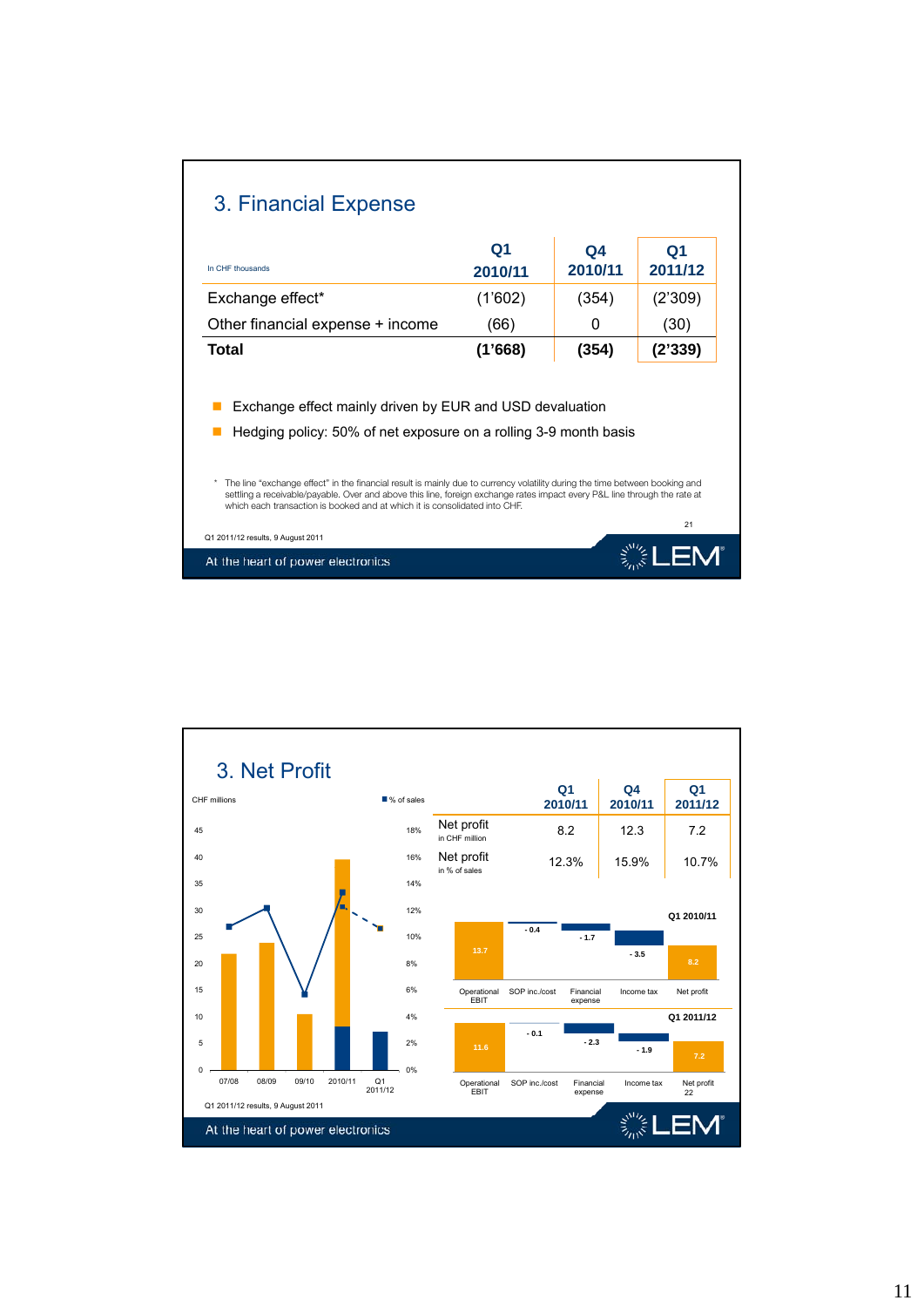